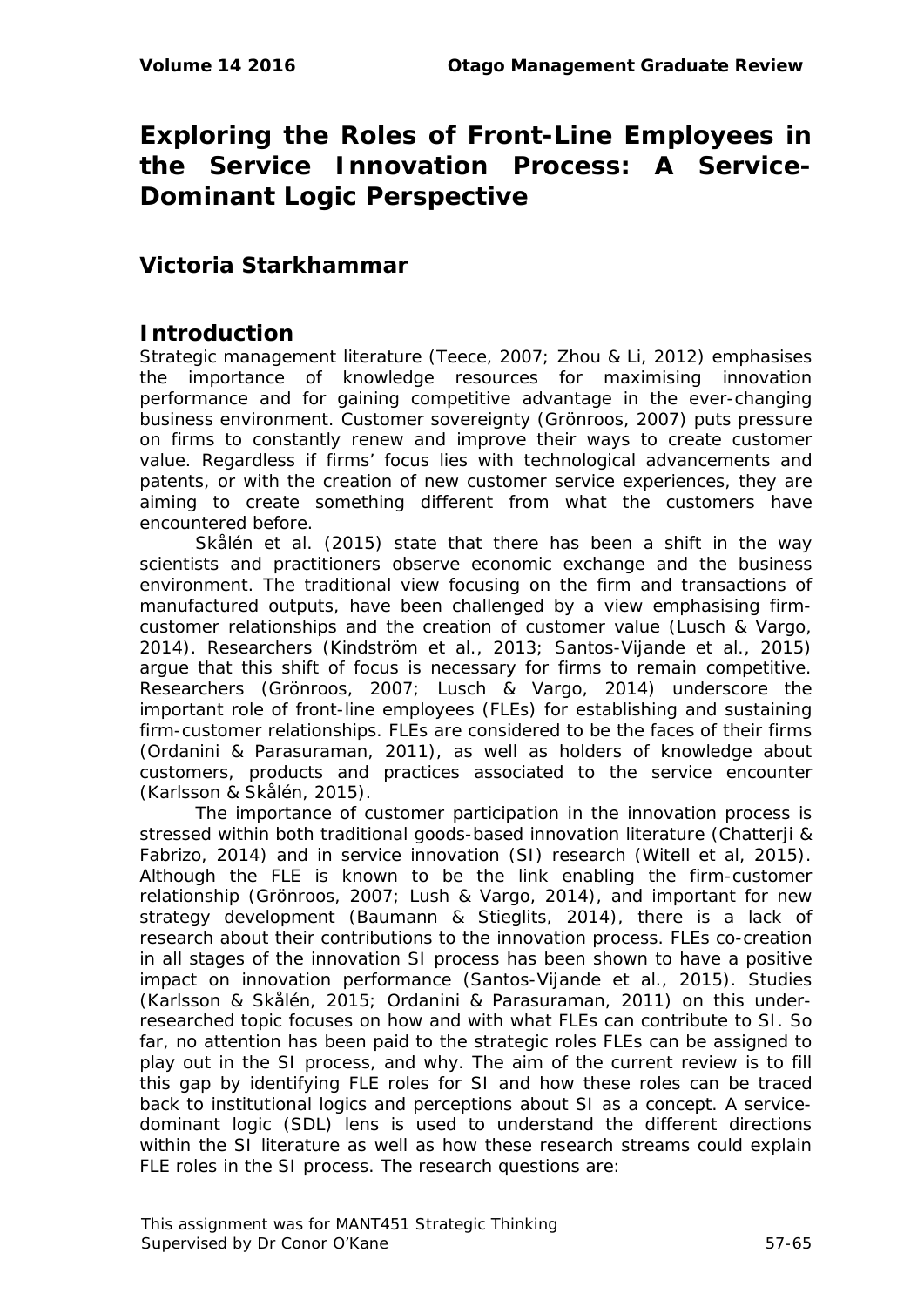- What roles can front-line employees play in the service innovation process?
- How can the service-dominant logic and different perspectives within the service innovation research, explain the assignation of these roles?

By overviewing the existing literature concerning FLE contributions to SI, three key streams in the research were identified. FLEs are seen as facilitators that provide important information about customers to their innovating firm, creative idea generators or co-creators of SI. The current review will conclude with presenting a conceptual framework explained by a proposed, but not empirically tested, model.

#### **The Goods-Dominant and Service-Dominant Logic**

Lusch and Vargo (2014) suggest that the business environment can be understood in different ways, and that there are two institutional logics suggesting how to make sense of our world economy: a goods-dominant logic (GDL) and a service-dominant logic (SDL). According to Skålén et al. (2015), the GDL considers the customer value to be embedded in manufactured outputs made out of tangible resources. Firms create value offerings, based on market research identifying customers' needs, and deliver these to the customers (Skålén et al., 2015). The GDL focus on goods and view the firm as central to economic exchange (Lusch & Vargo (2014). In contrast to the GDL, and its clear manufacturing focus, the SDL addresses the intangible and heterogeneous nature of services, that encompass both manufacturing and service facets of a customer value proposition (Skålén et al., 2015).

The service-dominant logic (SDL) emphasises service as the "central mechanism of any economic exchange" (Ordanini & Parasuraman, 2011, p. 4) and offers a view on resource integration that differs from the GDL. The SDL also challenges the assumption that service can be delivered to the customer (Skålén et al., 2015). Vargo and Lusch (2014, p. 12) define service as "the application of competences (knowledge and skills) for the benefit of another entity or the entity itself", which implies that one actor does something for another with the purpose of providing them with some kind of value. Grönroos (2007) suggests that a service is a value-creating process aimed to solve a customer problem. The service process can consist of one or more activities and feature both tangible and intangible elements.

Furthermore, Grönroos (2007) puts emphasis on the customer as a coproducer of service and that the production and consumption of service is, at least to some extent, conducted simultaneously.

Skålén et al. (2015) suggest that the SDL characterise value as being co-created and evaluated by the actors participating in the service process, as well as the outcome of interactive activities utilising integrated tangible and intangible resources. Furthermore, they argue that firms create value propositions and offer them to their customers, who decide whether to approve of the offer and enable the co-creation of value. Thus there are three fundamental differences between the GDL and the SDL (see Table 1) (Skålén et al., 2015). First, the two logics have promoted different views on service as a concept. Second, the SDL conclude that a service cannot be delivered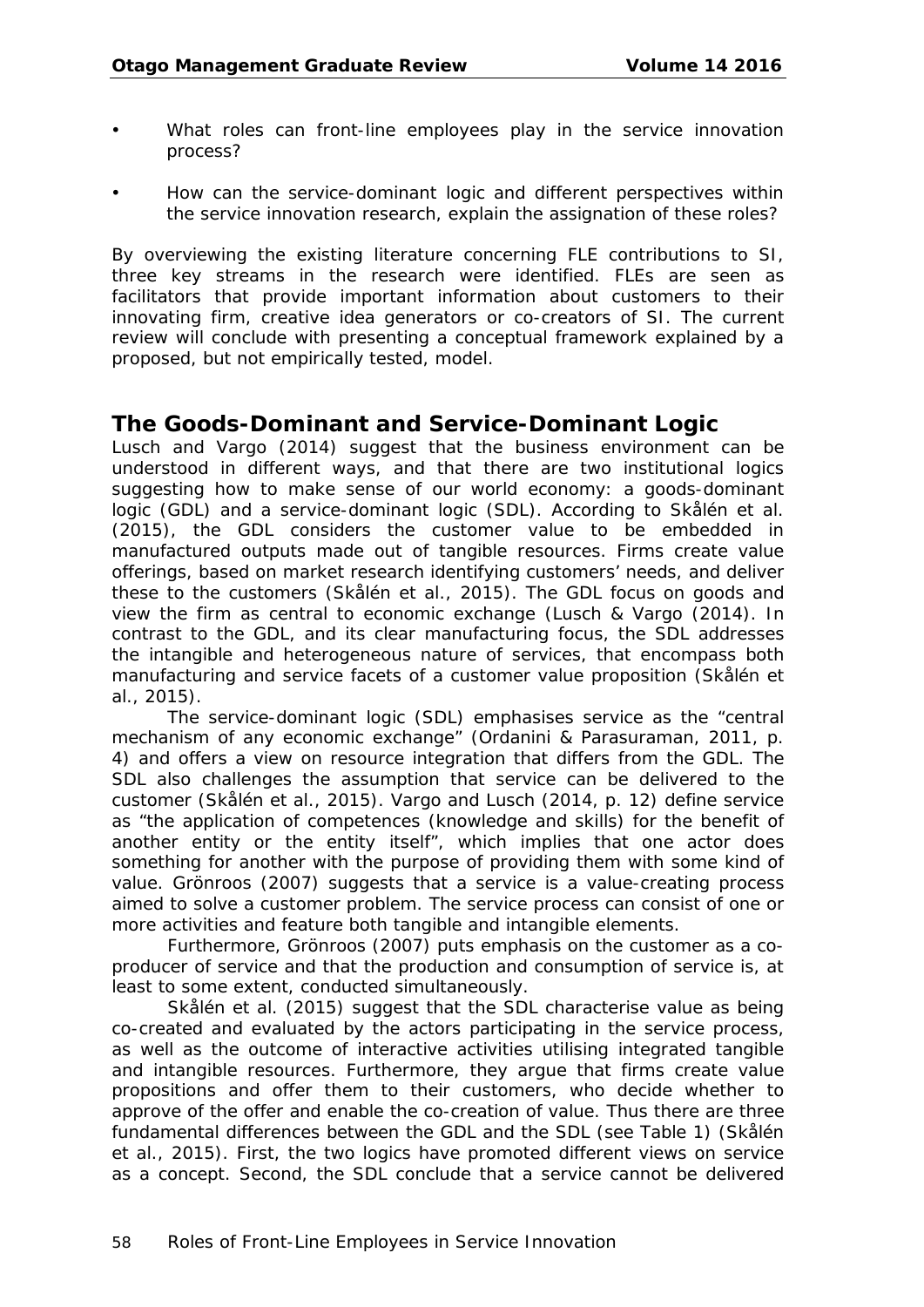(Skålén et al., 2015) because it is not fully produced until the customer participates in the co-creative service encounter (Grönroos, 2007). From a SDL view, the value is embedded in the process of creating the service, which differs from the GDL where the value is embedded in a tangible output, produced and delivered to the customer by the firm (Lusch & Vargo, 2014). Third, the GDL and SDL have different views on resources supporting the value offering/proposition. Skålén et al. (2015) suggest that a GDL value offering is built on the integration of tangible resources, while the SDL value proposition integrate intangible and tangible resources.

#### **Table 1. The Goods-Dominant and Service-Dominant Logic**

|                 | Goods-dominant logic  | Service-dominant logic |
|-----------------|-----------------------|------------------------|
| View on service | Intangible goods      | Value creating process |
| Value creation  | Created by the firm   | Co-created             |
| Resources       | Tangible & Intangible | Integrated             |

#### **Service Innovation**

Researchers approach to the concept of SI is likely to be influenced by the institutional logic (GDL or SDL) they agree with. The shift from a generally accepted GDL to the contrasting SDL (Skålén et al., 2015) can be seen in the SI literature as well, where there have been some major changes during the past decades (Witell et al., 2015). The traditional goods-based innovation focuses majorly on technological innovations of products and production processes, and is driven by R&D investment and patents (Ordanini & Parasuraman, 2011). One perspective on SI, referred to in the literature as the assimilation perspective, suggests that services can be explained by the same theories and instruments used to study goods-based innovation (Witell et al., 2015). However, service management and marketing researchers (Lusch & Vargo, 2014; Ordanini & Parasuraman, 2011; Skålén et al. 2015) generally agrees upon, that the traditional approach has some major shortcomings in the application on services (Ordanini & Parasuraman, 2011).

Some of the researchers abandoned the assimilation perspective by shifting the focus from products, production processes and the value creation for the firm, to services, intangibility and customer value co-created by firms and customers (Witell et al, 2015). The demarcation perspective highlights the special characteristics of services that make them fundamentally different from products (Ordanini & Parasuraman, 2011), and are concerned with the development of services or offerings that meet the customer needs in a new way (Witell et al., 2015). New concepts and theories were developed to study SI with regard to the intangible and heterogeneous nature of services. However, the demarcation perspective and the frameworks within that field are not applicable to both products and services (Ordanini & Parasuraman, 2011; Skålén et al., 2015), which led to the development of the synthesis perspective (Witell et al., 2015).

As stated by Witell et al. (2015), the synthesis perspective offers a solution-based view on SI that integrates tangible and intangible resources rather than distinguish between them. This perspective emphasises the cocreation of customer value (Witell et al., 2015) and that SI means the creation of new value propositions (Skålén et al., 2015). Skålén et al. (2015,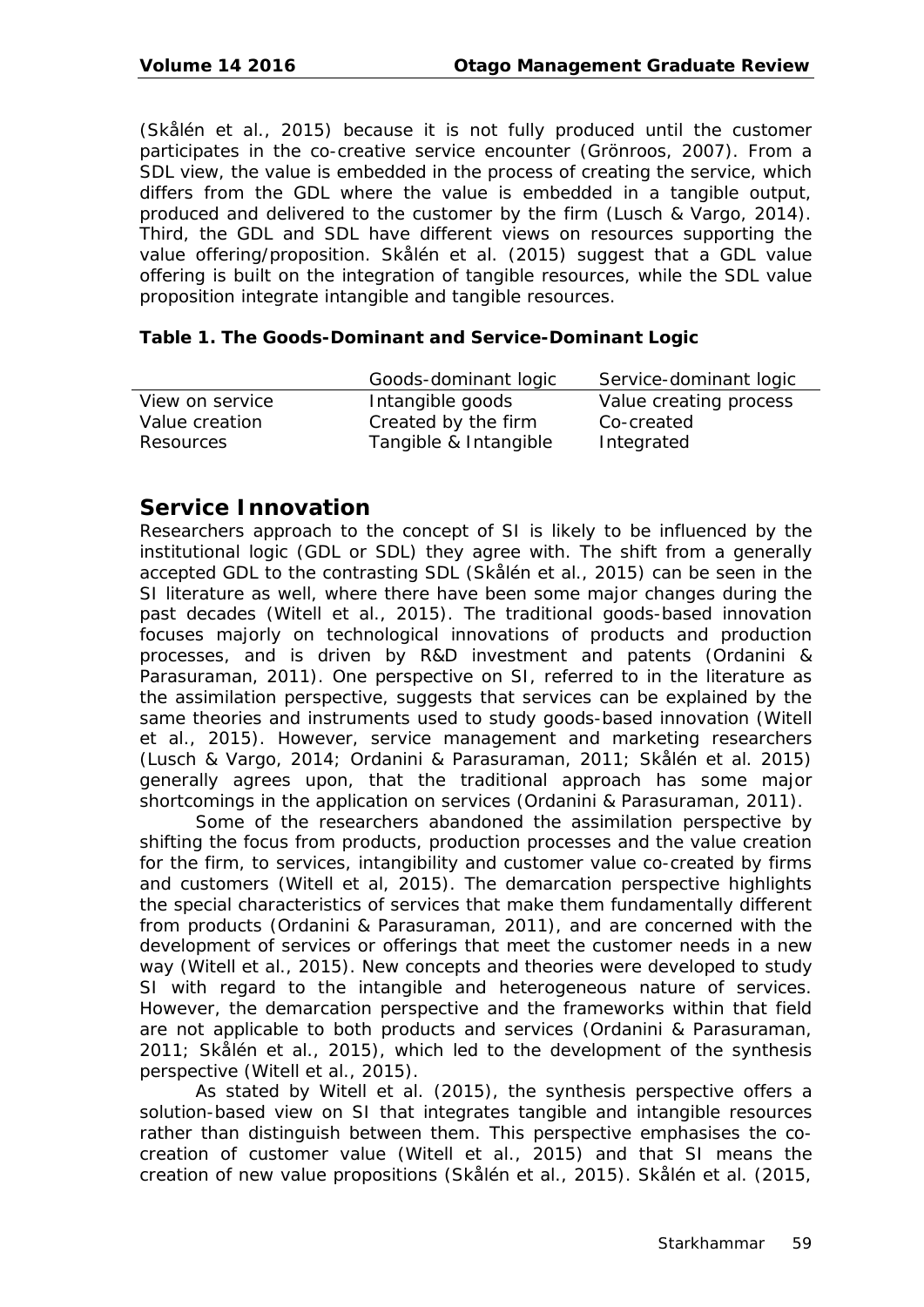p. 137) define SI as "the creation of new value propositions by means of developing existing or creating new practices and resources in new ways, or by means of integrating practices and resources in new ways". This implies that SI is perceived to concern the firms' side of the service encounter and the shaping of new proposals for how to co-create customer value.

Ordanini and Parasuraman (2011) suggest that both the assimilation and demarcation perspectives are rooted in a GBL because of the differentiation between tangible and intangible resources, and the firm centricity. Furthermore it is argued that the synthesis perspective is based on the SDL (Ordanini & Parasuraman, 2011). Researchers (Ordanini & Parasuraman, 2011; Skålén et al., 2015) emphasises a SDL and the synthesis perspective as the most appropriate approach to use when studying SI. However, research by Witell et al. (2015) show that the three perspectives are all still regularly used in the SI literature.

#### **The Roles of Front-Line Employees**

The SI process can be defined as structured, totally unsystematic or something in between (Skålén et al. 2015). However there are four phases that are gone through, no matter if it is linear or not, and these are: knowledge sourcing, idea generation, SI development and implementation (Karlsson & Skålén, 2015). Researchers (Ordanini & Parasuraman, 2011, Karlsson & Skålén, 2015) agree on the importance of FLEs for SI. Karlsson and Skålén (2015) argue that FLEs acquire knowledge and expertise within the service encounter, not only about customers, but also about products, processes and procedures related to the service encounter. Therefore the FLEs can be considered an important source of the type of knowledge needed to innovate service.

Regardless if a service is defined as entirely or partly intangible, researchers (Grönroos, 2007; Lusch & Vargo, 2014; Skålén et al. 2015) agree that the service is co-created and impossible to separate from the service encounter. Hence, the actual implementation of a SI has to be conducted by the front-line employee. Both the knowledge sourcing and the implementation of the new SI are conducted within, and impossible to separate from, the service encounter. Hence, the FLE are bound to take part in these two facets of the SI process. The FLE participation in the idea creation and innovation development phases, however, is not determined by the nature of service (see figure 1).

Karlsson and Skålén (2015) argue that FLEs have the ability to contribute to SI throughout the whole process and with both knowledge and ideas. Hence, it is not a question about whether FLEs are capable to contribute in the SI process, but rather a question about what roles they are given and how these roles can be traced back to the intuitional logics and SI perspectives. Looking to the relationship between the front-line employee and the firm in this process, different FLE roles have been identified by analysing the FLE participation in the idea generation and SI development phases. Researchers tend to describe FLEs as facilitators, idea generators or co-creators.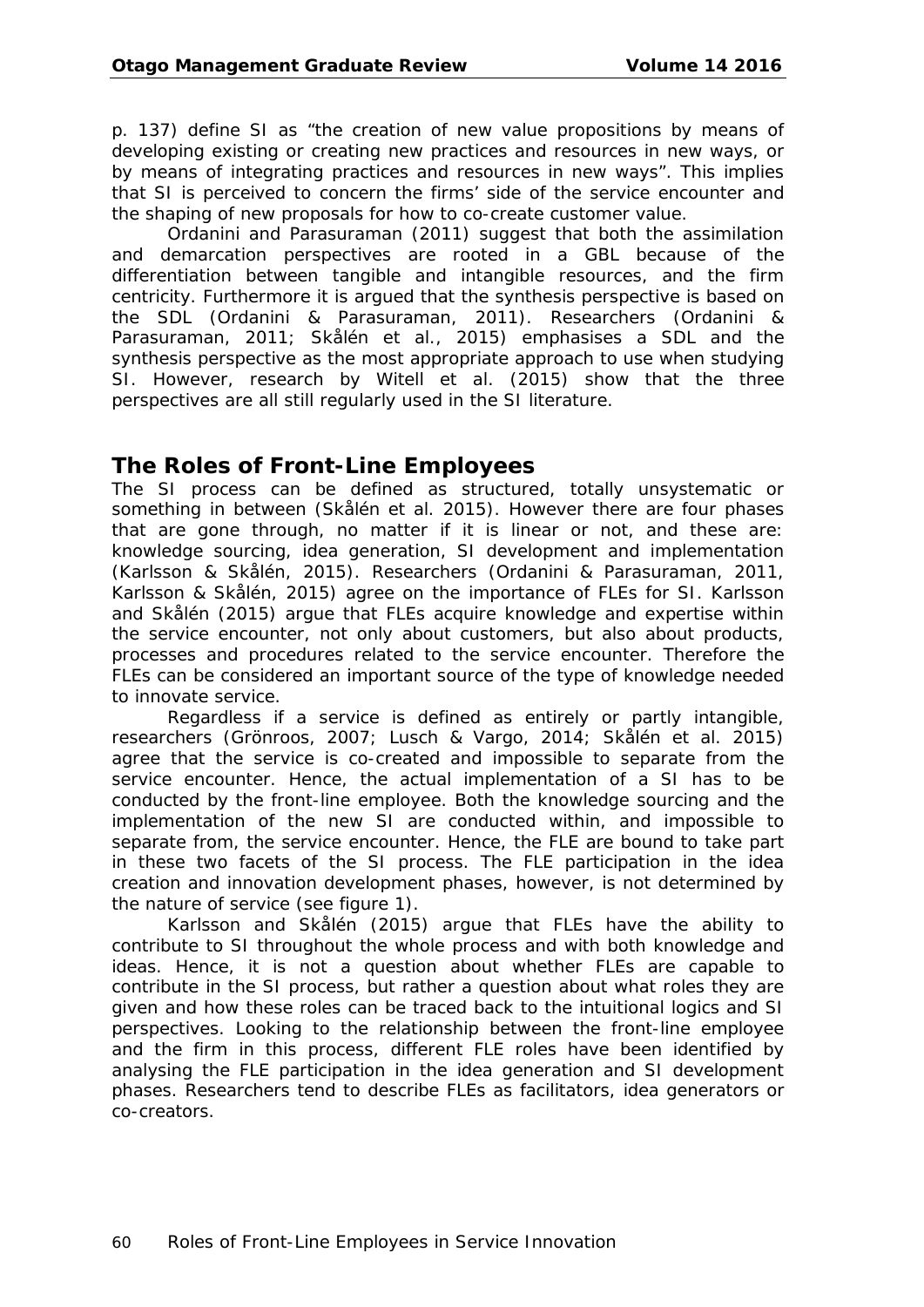

**Figure 1. The Service Innovation Process**

### **Front-Line Employees as Facilitators**

FLEs in the role of facilitators mediate important insights about the customer to the firm, which use that knowledge to generate ideas and develop them into new SIs. These innovations are implemented by the FLE, which makes them facilitators of knowledge as well as of the new service/value proposition. The focus is on the important source of knowledge that FLEs are. Melton and Hartline (2015, p. 113) describe FLEs as "important to SI due to their roles in capturing and integrating information from the external environment, a benefit that ultimately improves the marketability of the new service" Ordanini and Parasuraman (2011, p. 7) highlights FLEs as important knowledge interfaces, which they describe as a function that "facilitates the transference of knowledge within and among organisations". The FLEs are portrayed as effective tools for transferring knowledge about customers to the firm and that the knowledge are crucial for creating new service that are aligned with customer needs.

#### **Front-Line Employees as Idea Generators**

In the role as idea generators, the front-line employees come up with ideas by drawing on their own knowledge about customers, products and practice. The firm capture these ideas and develop them ideas into new service/value propositions that the FLEs implement. This view can be identified in the literature by the emphasis on FLEs being creative resources for the firm. In their paper, Axtell et al. (2000) puts an emphasis on FLEs as participating in the SI process by suggesting ideas and implementing ideas. Lages and Piercy (2012, pp. 215–230) argue that "The link between frontline employee generation of ideas and successful innovation is exemplified in several service businesses. Increasingly, companies embark on new service development programs using service delivery teams to contribute new ideas". Engen and Magnusson (2012, p. 303) share these views and portray the FLE as creative firm assets by stating that: "as individual creativity provides the foundation for organizational creativity and innovation, employees represent a valuable asset for the firm". This implies that FLEs are assets rather than just holders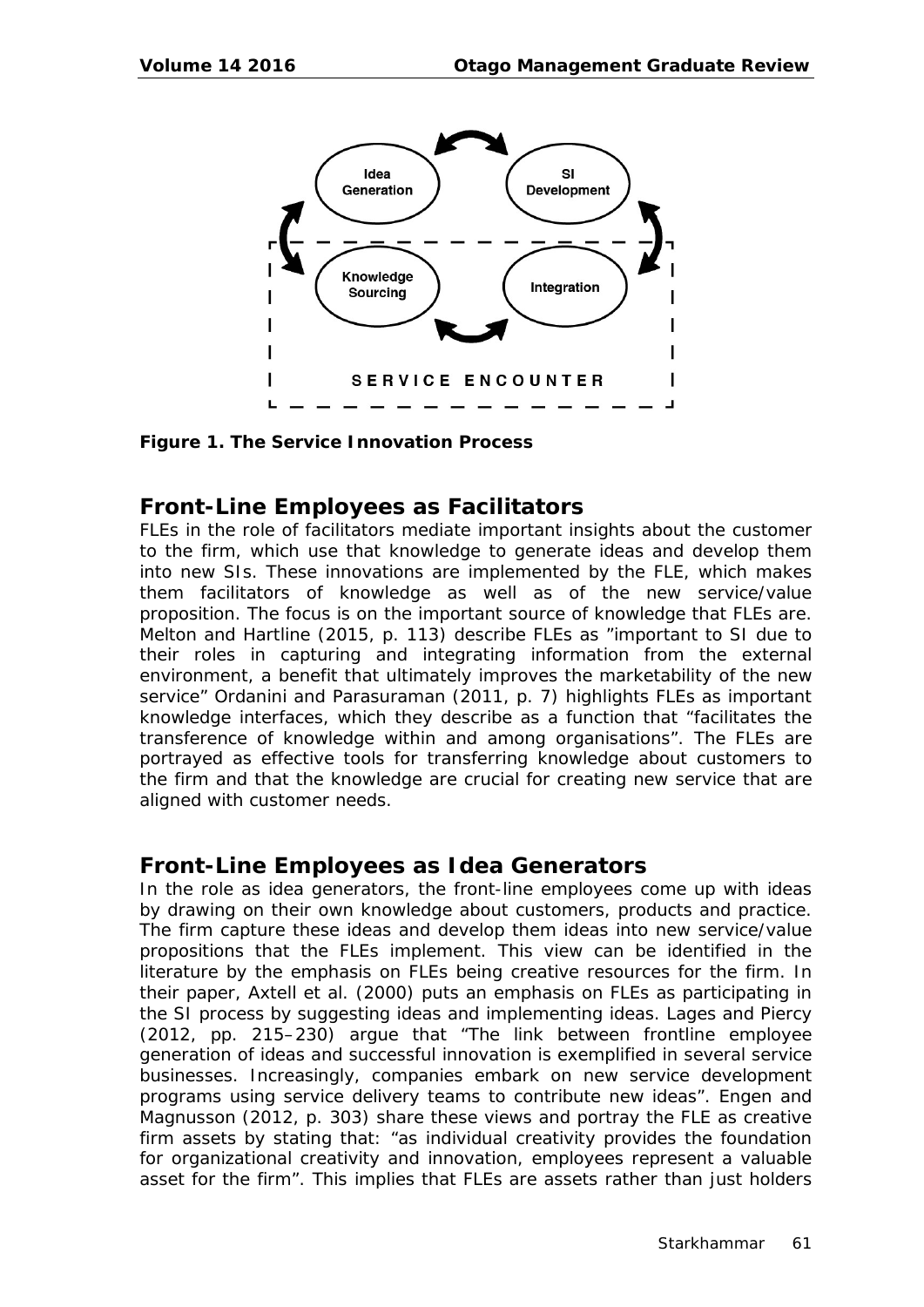of knowledge resources. However, there is a distinction between FLE creativity and organisational innovation, which puts the firm in a superior position in the innovation process. The FLEs are assigned the role as idea generators but not as participators in the idea development, and their ideas and creativity is seen as a resource that is acquired and shaped by the firm.

#### **Front-Line Employees as Co-Creators**

FLEs can act like co-creators and take part throughout the whole SI process. By using their knowledge obtained from the service encounter, they generate and further develop ideas in the interaction with the firm. Researchers using the term co-creation and highlighting the FLE as an important participator in the innovation process tend to promote this role. Sundbo et al. (2015, p. 269) argue that: "employees must be involved in the idea and the development phase". In line with this, Karlsson and Skålén (2015, p. 1359) argue that it allows the FLEs to "contribute to re-integrate existing links between resources, building up value propositions; to add new resources to the existing value propositions; to add new resources to the existing value propositions; and to come up with completely new value propositions". This view gives the FLEs an important and influencing role throughout the whole SI process. The focus is not on how FLEs enable SI but on how they innovate together with the firm. The FLEs are seen as entrepreneurs with expert knowledge, exclusively held by them, that they contribute with to an interactive co-creation of new value propositions together with the firm.

#### **Discussion**

It is likely that firms' perceptions of the service concept and SI is reflected in what roles the FLEs are given in the SI process. The GDL and the SDL are two ends of a spectrum of how to view the business environment. The more a firm tend to view their service organisation from a GDL perspective, the more it focuses on the firms' capability to innovate based on knowledge resources held by different actors. It seems likely that the more a firm believes in traditional innovation strategies and a GDL, the less influence they will give the FLEs.

FLEs have not yet received much attention in the SI literature. Generally, researchers acknowledging the FLEs in a SI context, conform to a SDL and views FLEs as co-creators. The reason for this could be that researchers emphasising the importance of FLEs tend to do that because they agree with the SDL. The assimilation approach does not recognise the cocreative nature of the service encounter, and does not give the FLE any specific attention in the innovation context. Contrary to this, the demarcation approach acknowledges the specific characteristics of service and imposes a facilitator role for FLEs, because of their role in the service encounter. Therefore, researchers with a GDL view often take a demarcation approach to SI, and assign FLEs the role as facilitators. This is likely to be grounded in a more traditional hierarchal and firm-centric view, where the firm collect resources and integrate them into a value offering. The FLEs are seen more as important contributors than as participators, and the emphasis is on the innovating firm.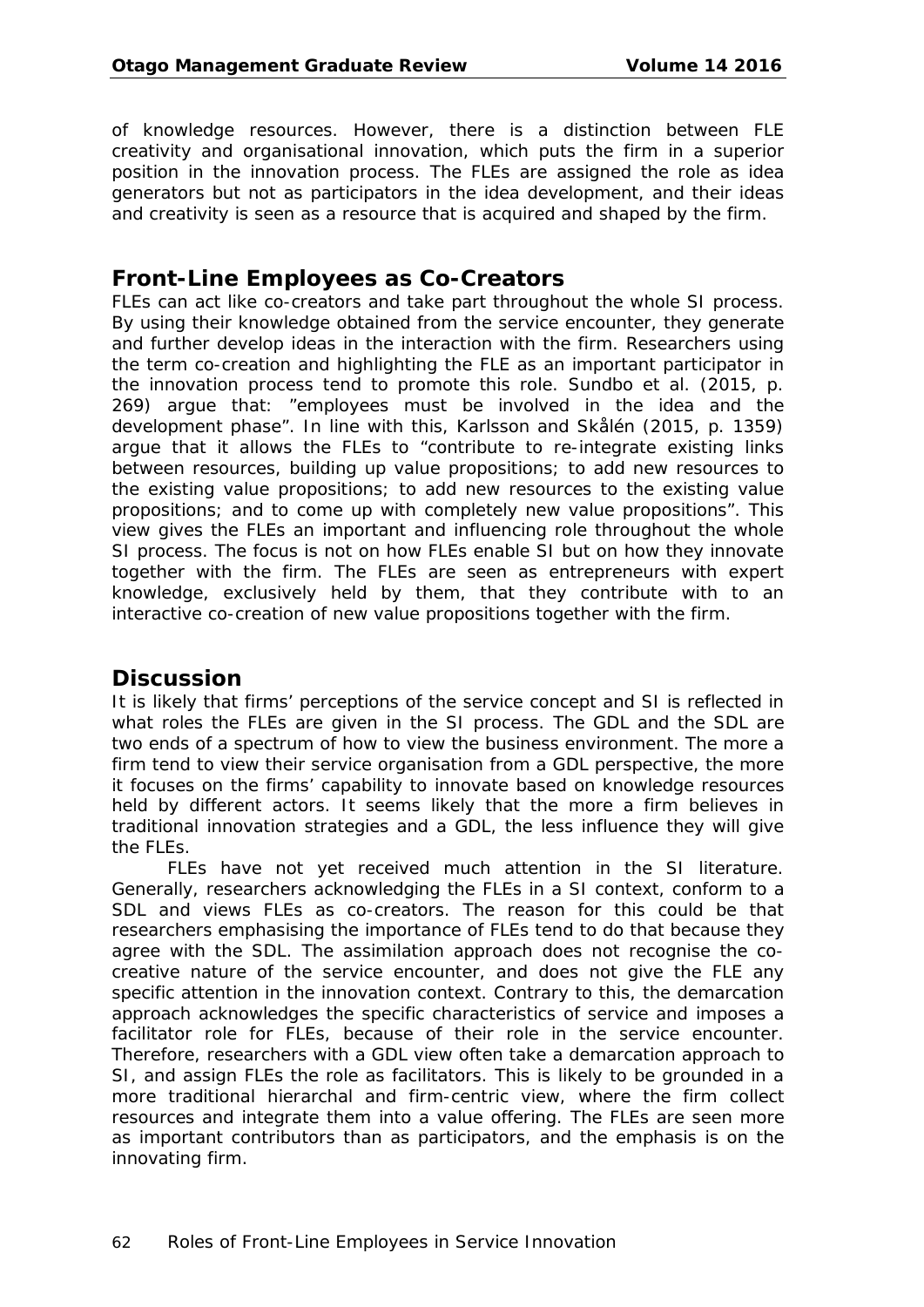The idea generator role is not as common in the research, which is likely to have to do with that the role is not fully conforming to either a GDL or a SDL, which researchers often do. However, researchers claiming to assume a SDL can show tendencies of a demarcation perspective by not recognising the FLEs throughout the whole SI process. It seems reasonable to believe that the idea generator role is more common among practitioners, since they do not always put consideration into institutional logics and their view on service and SI. This can lead to an in-between approach acknowledging the importance of FLEs for SI without seeing them as fully equal to the firm and as co-innovators. Also, firms with the intentions to give FLEs a fully participating role can fail to implement the processes and practices necessary to enable it.

The role as co-creator fully acknowledges the subjective nature of the service encounter as well as the contextual aspect of the FLEs' customer knowledge. It implies that the FLE is seen as experts on the customer relationship and the service encounter and as innovators on equal terms with the firm, which contributes with the expert knowledge that it holds. The SI process is about cooperation and integration of expert knowledge, which is aligned with a synthesis perspective on SI and a SDL. Based on the analysis of previous literature, a model is proposed but not tested (see Model 1).



**Figure 2: The Roles of the Front-Line Employee for Service Innovation**

#### **Conclusion**

The strategic management research is concerned with firms' ability to reconfigure resources, with a current interest in the knowledge-based view of the firm and knowledge resources. The FLEs are known to hold crucial knowledge about not only customers and their needs, but also about products and procedures related to the service encounter. If firms' main goal is to create new value propositions aimed to establish and/or sustain a competitive advantage, the focus should be on the customers' value creation, since it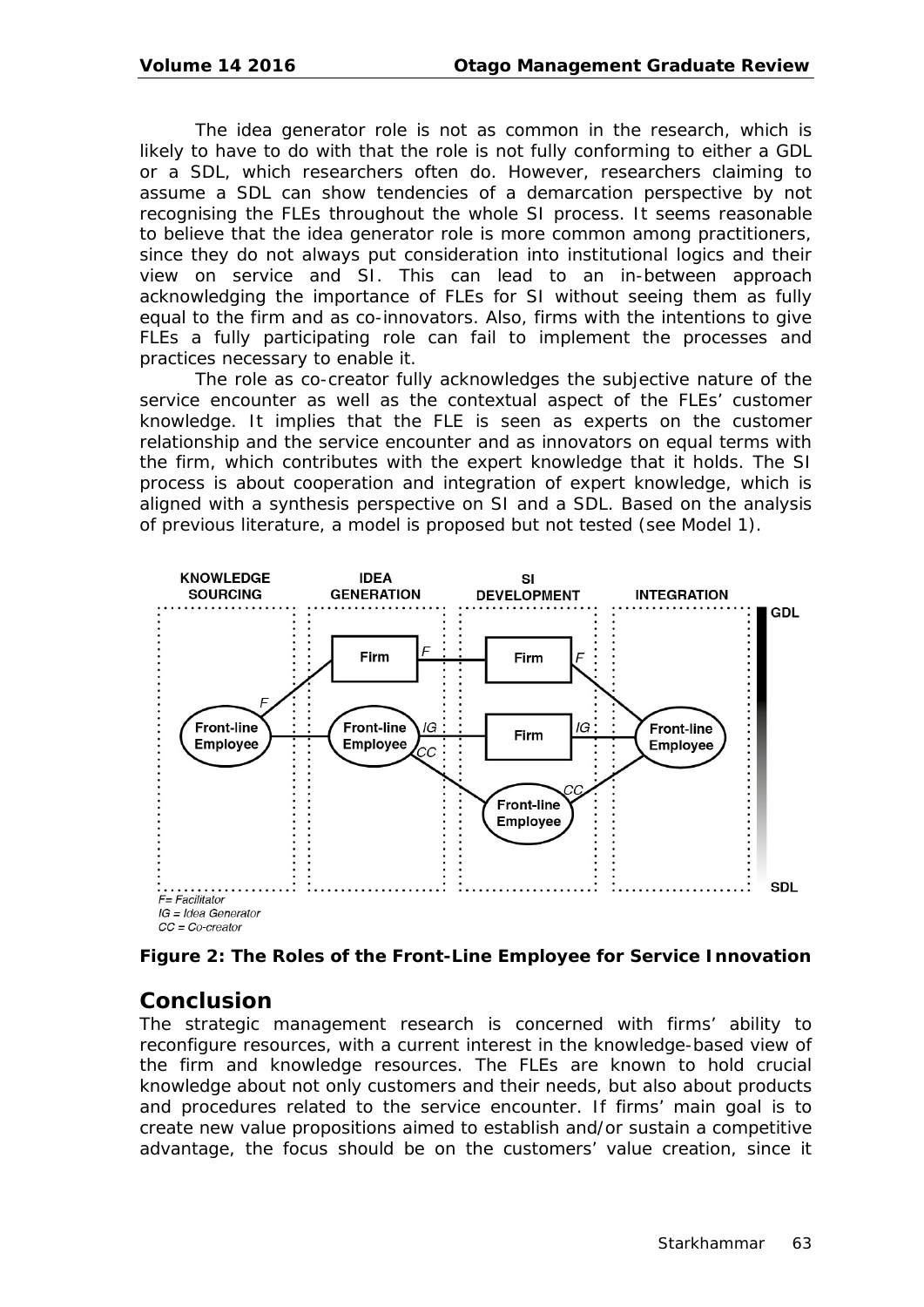determines firm success. Yet, only little attention is paid to FLEs in the strategic innovation management literature.

This review contributes with a conceptual framework focusing on the roles FLEs can play in the SI process, and suggest how these assigned roles can be related to perceptions about service and SI. FLEs can play the role of a facilitator, idea generator or a co-creator. The facilitator role can be tied back to a GDL and the co-creator role seems to be grounded in a SDL. The idea generator role does not fit fully into either a GDL or a SDL, but is rather a combination of both. For researchers, the proposed model contributes by putting firm innovation strategy and practices in relation to the values and beliefs that are used to understand and explain the world of economic exchange. It shifts the focus from what the FLEs can do to what they are assigned to do and why. The potential of FLE participation in the SI process is only relevant if it is realised by researchers and practitioners. The model should be tested in order to fully understand the dynamics between firms' institutional logics and the extent to which they assign FLEs participating roles in the SI process. For practitioners, the model raises awareness about different institutional logics and how these can affect firm innovation strategy development and practices. The lack of studies concerning FLEs in a SI context makes it a very important subject for future research.

#### **References**

- Axtell, C. M., Holman, D. J., Unsworth, K. L., Wall, T. D., & Waterson, P. E. (2000). Shopfloor innovation: Facilitating the suggestion and implementation of ideas. *Journal of Occupational & Organizational Psychology, 73*(3), 265–385.
- Baumann, O., & Stieglits, N. (2014). Rewarding value-creating ideas in organizations: The power of low-powered incentives. *Strategic Management Journal, 35*(3), 358-375.
- Chatterji, A. K., & Fabrizo, K. R. (2014). Using users: When does external knowledge enhance corporate product innovation? *Strategic Management Journal, 35*(10), 1427-1445.
- Engen, M., & Magnusson, P. (2015). Exploring the role of front-line employees as innovators. *The Service Industries Journal, 35*(6), 303– 324.
- Grönroos, C. (2007). *Service management and marketing: Customer management in service competition.* West Sussex: Lexington Books.
- Karlsson, J., & Skålén, P. (2015). Exploring front-line employee contributions to service innovation. *European Journal of Marketing, 49*(9/10), 1346- 1365.
- Kindström, D., Kowalkowski, C., & Sandberg, E. (2013). Enabling service innovation: A dynamic capabilities approach. *Journal of Business Research, 66*(8), 1063-1073.
- Lages, C. R., & Piercy, N. F. (2012). Key drivers of frontline employee generation of ideas for customer service improvement. *Journal of Service Research, 15*(2), 215–230.
- Lusch, R. F., & Vargo, S. L. (2014). *Service-dominant logic*. Cambridge, United Kingdom: Cambridge University Press.